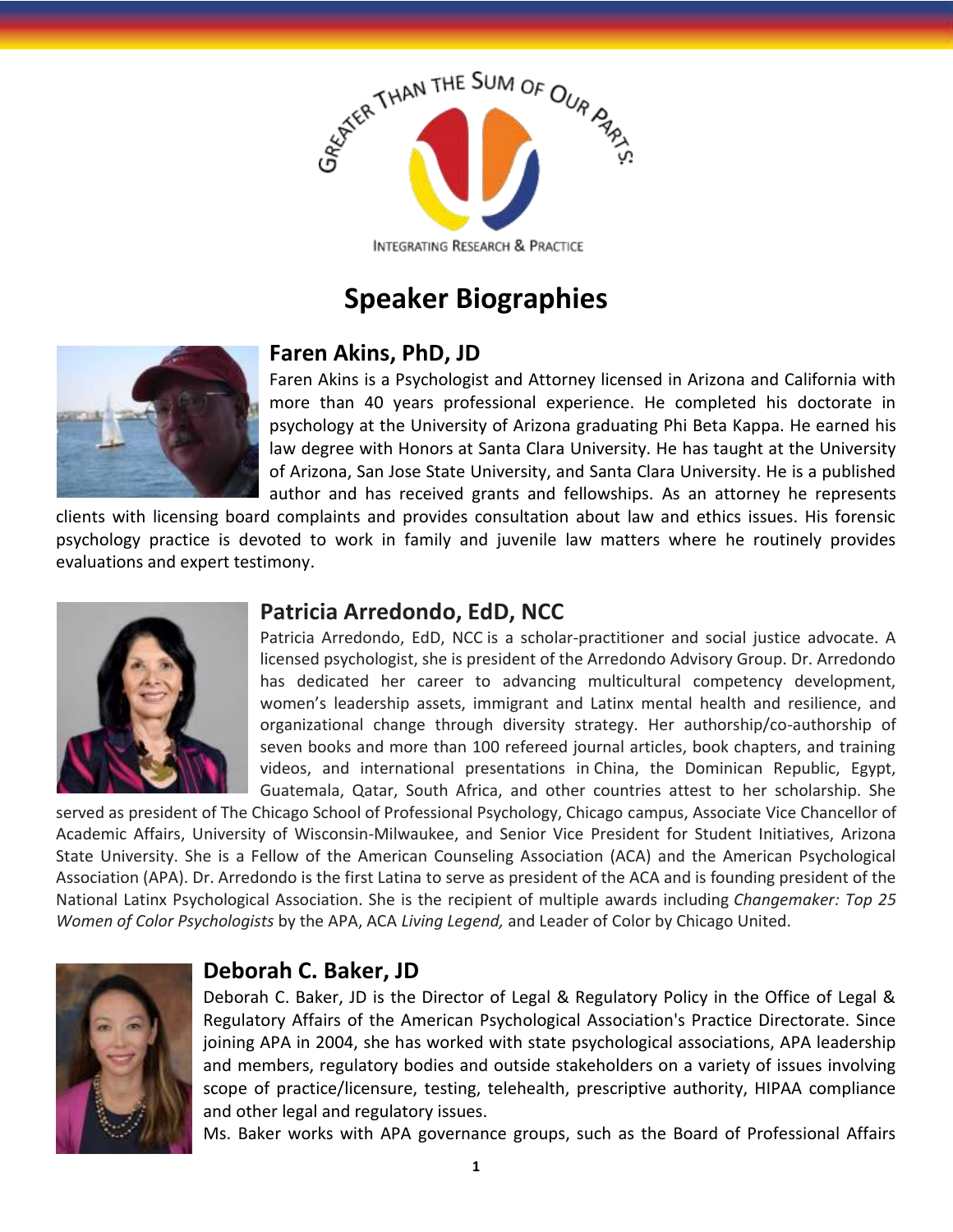(BPA) on legal/regulatory issues affecting professional practice. She also participated in the 2017 APA Summit on Master's Training in Psychological Practice and provided support to several APA task forces, including the joint APA-ASPPB-APAIT Task Force on Telepsychology, which developed the APA Guidelines on the Practice of Telepsychology as well as several task forces established to review and revise APA policies on prescriptive authority for psychologists and designation of psychopharmacology training programs. She has most recently assisted with the initial drafting of the APA Guidelines for the Use of Social Media which is still in the internal drafting stage. She represents APA Practice in several outside organizations, including the Coalition for Patients' Rights and the American Telemedicine Association.

She has made numerous presentations at the APA Annual Convention, state psychological association meetings and conferences as well as outside organizations on the issues of HIPAA, telehealth and scope of practice issues. She has also authored numerous articles on telehealth issues as well as co-authored a chapter on interjurisdiction practice – see Campbell, L. F., Millán, F. A., & Martin, J. N. (Eds.). (2018). A telepsychology casebook: Using technology ethically and effectively in your professional practice. Washington, DC, US: American Psychological Association.



### **Courtney E. Baker, PsyD**

Dr. Baker is a Clinical Psychologist in the Posttraumatic Stress Disorder Clinical Team (PCT Team) and is regional trainer for Strength at Home, an evidence-based treatment for Veterans who engage in intimate partner violence. She specializes in using evidencebased practices to treat PTSD in individual and group formats along with providing services via telemental health. Additionally, she specializes in assessment of PTSD using the Clinician-Administered PTSD Scale for DSM-5 (CAPS-5). Her primary interests are in Trauma and Stressor Related Disorders, including associated features such as moral injury and shame. In addition to clinical duties, Dr. Baker is a clinical champion for Mental Health

Suite and heads a multidisciplinary team across the hospital that specializes in the development and implementation of patient-centered treatment plans.



#### **John Blattner, PhD**

Dr. Blattner holds a Ph.D. in Psychology from the Fielding Graduate University and served in several leadership roles in AzPA after being President & Treasurer of the Illinois Psychological Association and on the Executive Board for the Society of Consulting Psychology. He has been a frequent speaker, author, and television commentator.

Dr. Blattner is an experienced organizational consultant and licensed clinical psychologist, with decades of experience helping individuals and organizations to manage change and further develop their unique strengths. He specializes in executive coaching, organizational culture assessment, executive performance assessment, and team

development. Dr. Blattner led his own management consulting practice in the Chicago area prior to relocating to Arizona on a full-time basis.

### **Janice Brundage, PhD**

Dr. Janice Brundage is a psychologist in Tucson, Arizona. She has been in private practice since 1987 specializing in individual, marriage and family therapy, and sex therapy. She has served as past president for the Arizona Psychological Association. She currently serves as a member of the Arizona Board of Psychologist Examiners. Jan is a Clinical Member and an Approved Supervisor of the American Association of Marriage and Family Therapist (AAMFT). She is also a Certified Sex Therapist and has a Diplomate of Sex Therapy from the American Association of Sex Educators, Counselors and Therapists (AASECT). Recently, she has been approved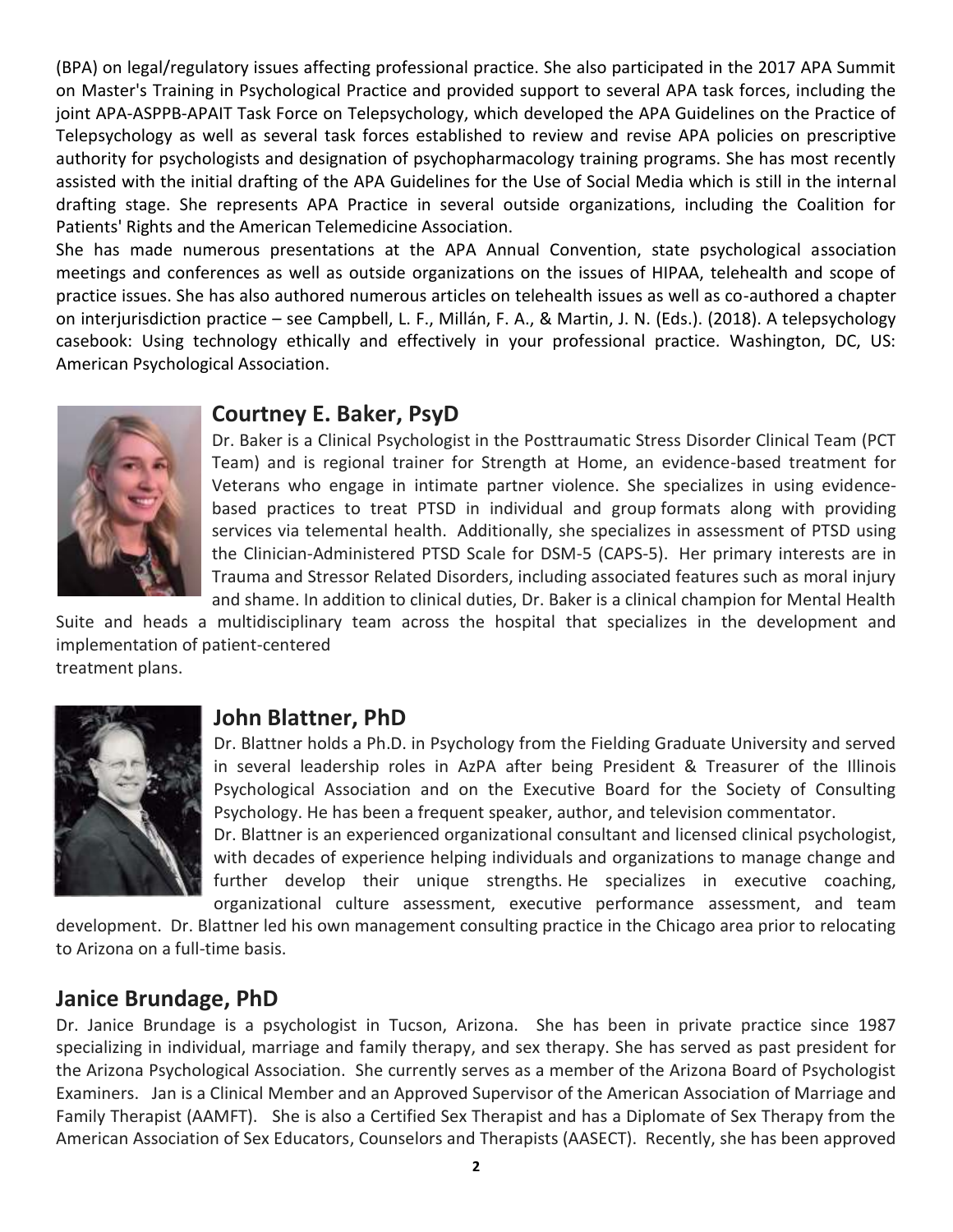by ASSECT as an Approved Supervisor for the organization. Additional professional affiliations include American Psychological Association (APA), Arizona Psychological Association (AzPA), and Southern Arizona Psychological Association (SAPA).



#### **Mary Lu Bushnell, PsyD, ABPP-CN**

Dr. Bushnell is the Director of Training for Neuropsychology Fellowship Program and is board certified in clinical neuropsychology and a practice sample reviewer for the American Board of Clinical Neuropsychology. She provides consultation to the postdeployment clinical team and TBI Clinic and conducts outpatient neuropsychological evaluations. Dr. Bushnell co-developed and leads the Brain Boosters cognitive enhancement group. She has provided education regarding traumatic brain injury to organizations such as the Phoenix and Mesa Police departments, National Guard Medical Command, court system, and vocational rehabilitation. Dr. Bushnell serves as

a member of the Arizona Governor's Council on Spinal and Head Injuries and has served as the treasurer/secretary for APA Division 18, Psychologists in Public Service.



#### **Megan Carlos, PhD**

Dr. Carlos received her MA in Child Psychology and her PhD in Child Clinical Psychology from the University of Minnesota at Twin Cities. Following the completion of her doctoral degree, she worked as a Post-Doctoral Fellow at Kaiser Permanente. She has taught courses in child and adolescent psychology and human development at University of the Pacific and Framingham State College. For eight years, Dr. Carlos served on the faculty of the American School of Professional Psychology at Argosy University, San Francisco Bay Area. She has a private practice in Berkeley, California, where she specializes in working with children and adolescents and clients with

disabilities. Dr. Carlos has previously served on the American Psychological Association's Committee on Disability Issues in Psychology and on the National Council of Schools and Programs in Professional Psychology's Disability Task Force.



#### **R. Blake Chaffee, PhD, ABPP**

As a Navy psychologist serving at the Naval Health Research Center and Naval Regional Medical Center San Diego, Dr. Chaffee conducted research on mental health information systems and suicide in the Navy and Marine Corps. After leaving the Navy, Dr. Chaffee joined Scripps Clinic where he specialized in behavioral medicine. He left clinical practice to implement the first TRICARE managed care program in southern California for Aetna. He has held leadership positions with Aetna Government Health Plans and Blue Cross/Blue Shield of Texas and served as Vice President of Government Programs at MEDCO Behavioral Health. Dr. Chaffee led the development and implementation of

TriWest's behavioral health, integrated care and deployment support programs in 21 states of the TRICARE West Region. TriWest's behavioral health innovations have received five URAC Best Practice awards. Since 2013, Dr. Chaffee has headed TriWest's behavioral health implementation of the VA Patient-Centered Community Care (VAPC3), Choice Program and Mission Act in VA Regions 3, 5 and 6 and nationwide. Dr. Chaffee received his bachelor's degree from Wesleyan University, his Doctorate from the American University in Washington, D.C. and completed his internship at the National Naval Medical Center in Bethesda, Maryland.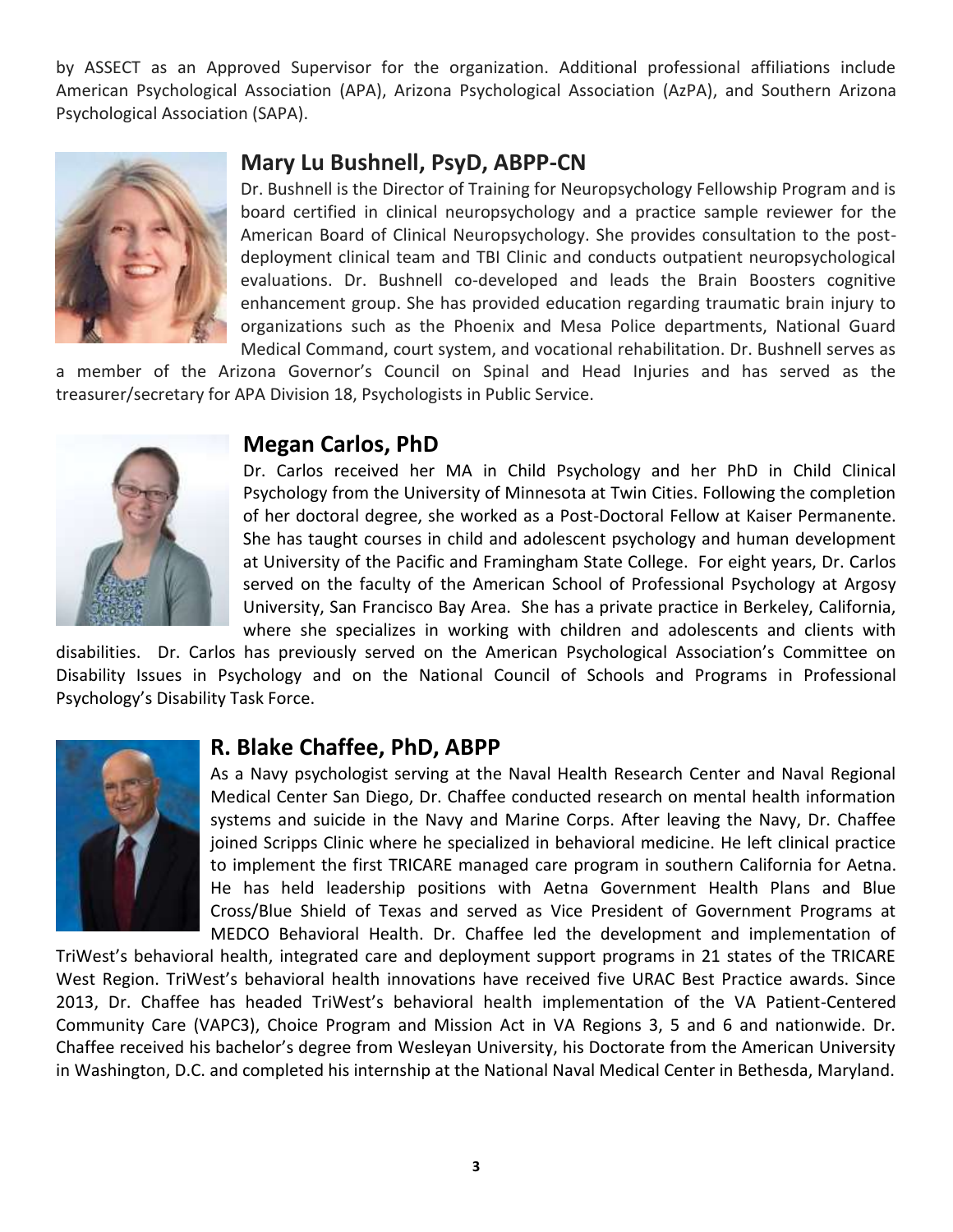

### **Jean Lau Chin, EdD, ABPP**

Jean Lau Chin is Professor at Adelphi University in New York, and was Fulbright Scholar and Distinguished Chair to the University of Sydney, Australia for her research on global and diverse leadership. She has held leadership roles as Dean at Adelphi University, Systemwide Dean at Alliant International University, Executive Director of South Cove Community Health Center and Co-Director of Thom Mental Health Clinic. Currently, her scholarship on global and diverse leadership includes examining women and ethnic minority issues. She has published 18 books and many publications and talks. Her most recent book is: *Global and Culturally Diverse Leaders and Leadership: Challenges for Business, Education and* 

*Society.* She is the first Asian American to be licensed as a psychologist in Massachusetts. Her commitment to women, diversity, and international psychology is reflected in her roles as past-president of APA Divisions of International Psychology, Women, and, Ethnic Minorities. She has also been active in governance including: Council Leadership Team Chair and board member of the American Psychological Association, and is currently running for APA President 2020.



### **Veenod L. Chulani, MD, MSED, FSAHM, CEDS**

Dr. Chulani is Section Chief of Adolescent Medicine at Phoenix Children's Hospital and Medical Director of the Gender Support Program. He also holds the academic title of Associate Professor of Pediatrics in the University of Arizona -Phoenix Department of Child Health. He completed his pediatric residency training at Maimonides Medical Center, Brooklyn, New York and pursued clinical and research fellowships in Adolescent Medicine at Children's Hospital Los Angeles. He obtained in Masters in Medical Education from the University of Southern California – Keck School of Medicine and maintains a strong interest in medical education. Dr. Chulani is board certified in Pediatrics and Adolescent Medicine.

His clinical and research interests include trauma and adverse childhood experiences, adolescent sexual and reproductive health, including the care of lesbian, gay, lesbian, transgender and questioning youth (LGBTQ), and the care of homeless and runaway adolescents. He has lectured nationally and internationally on a host of topics related to Adolescent Medicine.



### **Sylvia Cohen, PhD**

Dr. Sylvia Cohen is currently working as a consultant in private practice. She is also on the Board of a new non-profit group, The Cohen Institute for Student Learning and Mental Health, that was recently formed to promote the growth and development of students. She is on the AZPA Consortium Board. For over 20 years, Dr. Cohen was the Lead Psychologist in Scottsdale Unified School District. She continues to teach at NAU.



### **Liza Cohen Hita, PhD**

Liza Cohen is currently a Clinical Assistant Professor of Psychology in the School of Social and Behavioral Sciences at Arizona State University. She is also the Director of the ASU Online Psychology BS/ BA programs. During this academic year, she is the President of the ASU Faculty Women of Color Caucus (FWOCC).FWOCC provides a space where faculty women of color can engage in critical discussions and organizing pertaining to diversity and inclusion within the larger ASU community, as well as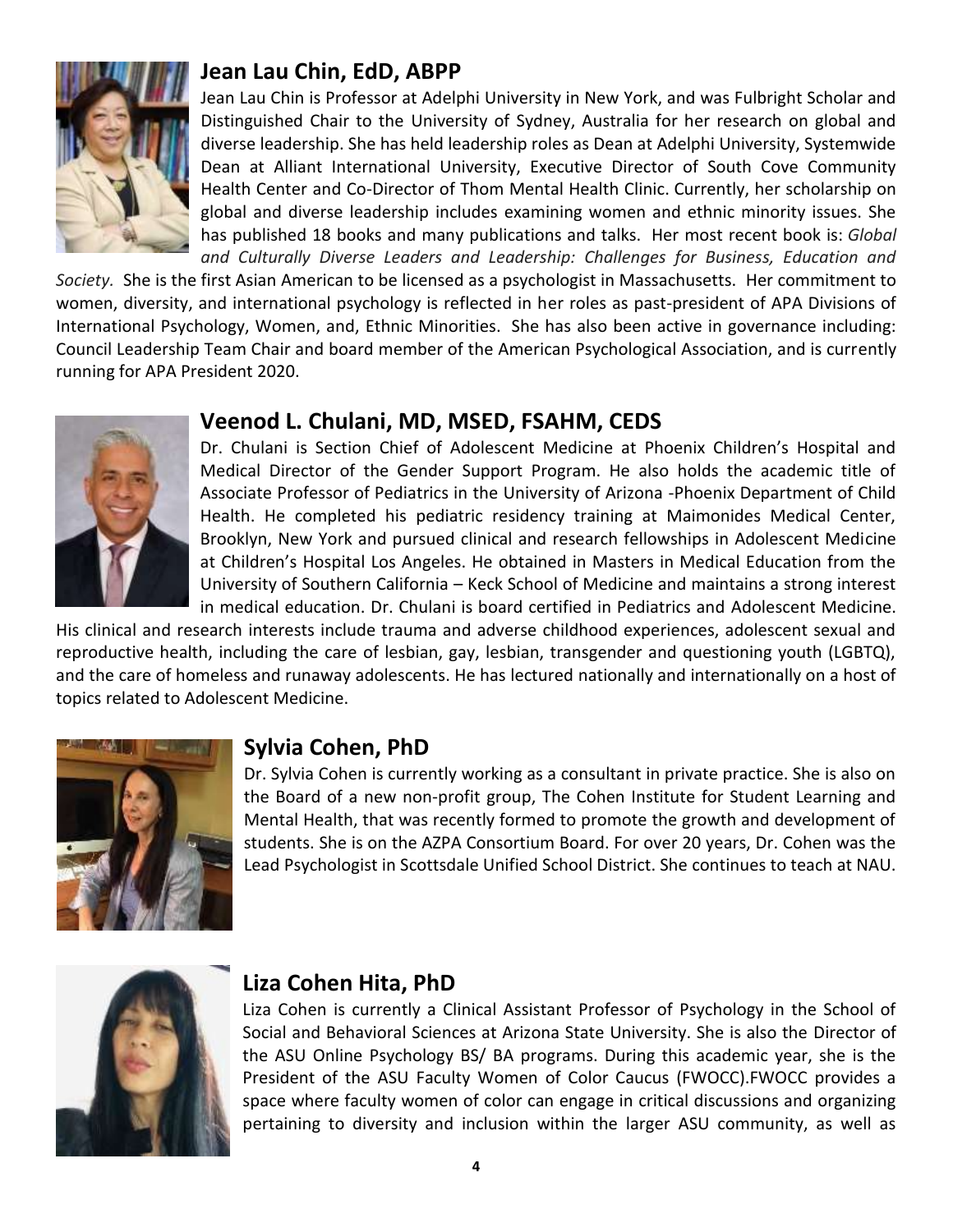provide fellowship and programming for the distinct needs of faculty women of color at all stages of their academic career. She received her BA in Political Science and History from UCLA, her MA in Community Counseling from Northern Arizona University, and her PhD in Counseling Psychology from Arizona State University. She has been involved in clinical work and supervision in substance abuse treatment centers, hospitals, schools, tribal communities, and the Family Court for over 15 years. Her research interests focus primarily on community-based participatory research with never married parents and high conflict families in the Family Court.



#### **J. Rick Day, PhD, PsyD, MBA, ABPP**

Dr. Day is President and Managing Principal of JRDA, Inc., an international organization and leadership development consulting firm. Previously, he was Vice President of Organization and Management Development at Honeywell Aerospace in Phoenix. Before that, he was Vice President of Corporate Services in a behavioral health care organization and also functioned as a clinical psychologist in private practice. He has consulted to diverse industries in both the public and private sectors throughout the world, including all sizes entities, as well as several global 500 companies. As a clinical psychologist, he currently works with adult individuals, couples and groups. Dr. Day is President of the

Board of Directors for The Society of Psychologists in Management. He also serves on the Board of Trustees for the American Board of Professional Psychology.



## **John Delatorre, PsyD**

John Delatorre, Psy.D. is a licensed psychologist in Arizona and Texas. He earned his doctorate from Midwestern University – Glendale, an APA accredited program. He has Master's degrees from Midwestern University - Glendale and Texas A&M- Corpus Christi. Dr. Delatorre completed his doctoral internship at a crisis stabilization unit and completed advanced training in forensic psychology.

Dr. Delatorre provides therapy and assessment for adult sex offenders, both males and females. He has training and experience in various assessments including: general psychological, risk/threat assessments, psychosexual evaluations, and immigration

evaluations. He also has training and experience in providing interventions to the severely mentally ill, individuals with significant trauma histories, and crisis interventions/de-escalation.

Dr. Delatorre has presented on multiple topics in the community and at conferences. He also works in the community providing Psychological First Aid as a disaster mental health volunteer with the American Red Cross and is a certified clinical traumatologist. He is the chair of the Arizona Psychological Association's Disaster Resource Network and a board member of the Arizona Psychological Foundation.



#### **lore m. dickey, PhD**

lore m. dickey a counseling psychologist, currently is employed at North Country HealthCare, a federally qualified health center in Bullhead City, AZ. His passion for advocacy developed in childhood as a Girl Scout. He is proud to have been a member of the Girl Scouts of the USA for 40 years. His journey to becoming a psychologist was anything but linear. All of his career and life experiences that led to becoming a psychologist, inform his work today. This is especially true of his having made a gender transition in 1999. One of the primary reasons he returned to school after transition was because he was tired of hearing the horror stories about the ways that transgender people were treated by mental health

providers. He knew that the best way to make change was to be a part of the answer; and he has done just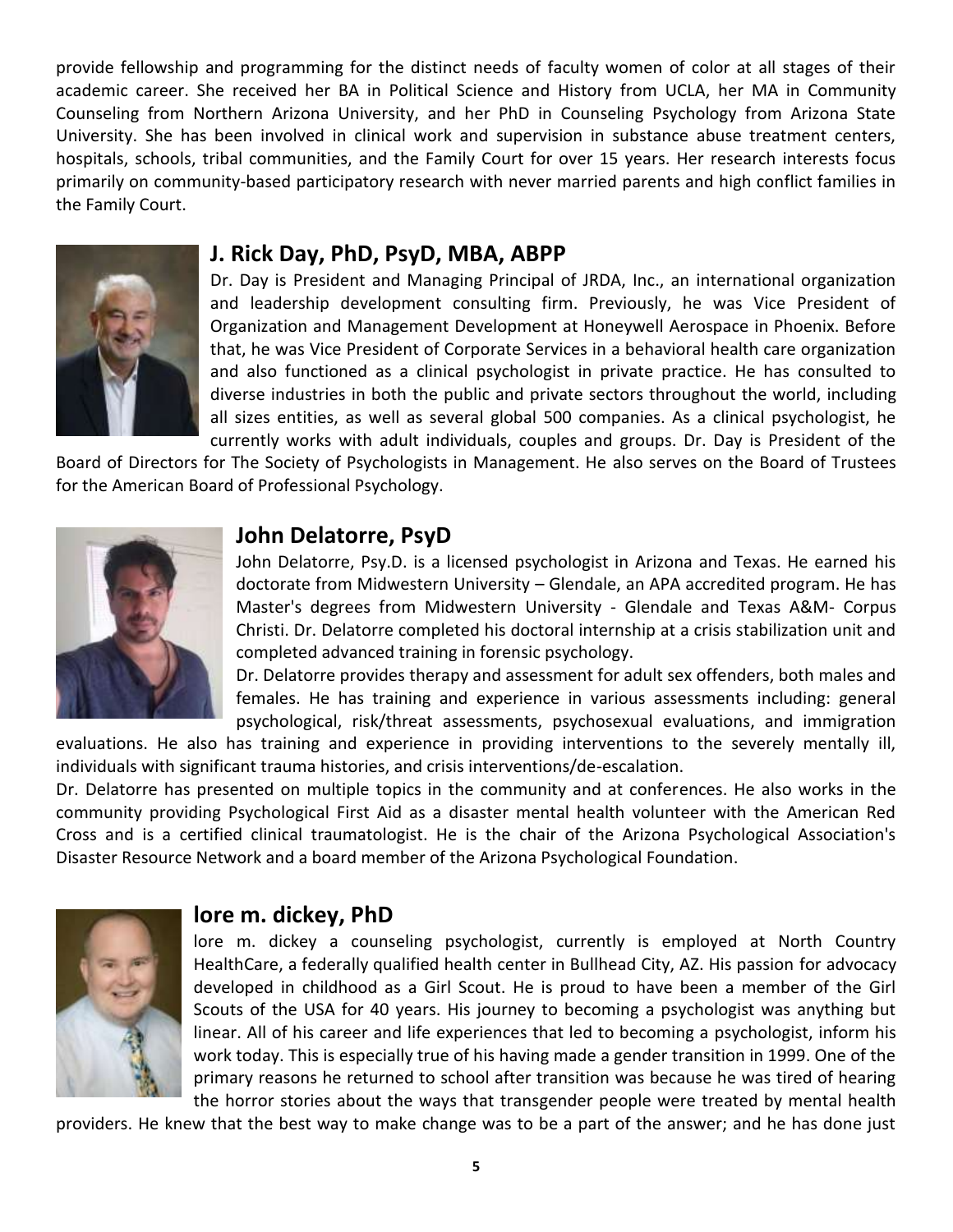that. Professionally, his work began in academia. He has taught over 25 different courses, has over 40 publications, and has presented more than 100 times throughout the world. He has been recognized numerous times for his commitment to making the world a safe place for transgender and gender diverse people.



#### **David G. Dubner, PhD**

Dr. David G. Dubner earned his Ph. D in Counseling Psychology and his M.A. degree in Clinical Health Psychology from Northern Arizona University. During his Post-Doctoral Residency, he received training and consultation in Bariatric Assessment and focused extensively on pre-surgical assessment and program development with bariatric patients in the surgical weight loss program at Flagstaff Medical Center. Dr. Dubner's diverse interests are reflected in publications in Positive Psychology and Ego Depletion, and in development of a model of Mental Fitness as a counter to the preeminent stigmatizing medical model of mental illness.



#### **Joel Dvoskin, PhD, ABPP**

Dr. Joel Dvoskin is a clinical and forensic psychologist, licensed in Arizona and New Mexico and certified in Forensic Psychology by the American Board of Professional Psychology. He served as Chair of the Governor's Advisory Council on Behavior Health and Wellness for the State of Nevada. He is the former Acting Commissioner of Mental Health for the State of NY, after serving for more than a decade as Associate Commissioner and Director for Forensic Services for the NY State Office of Mental Health. Dr. Dvoskin is a Fellow of the American Psychological Association (APA), and Past President of two APA Divisions, including the American Psychology-Law Society

and Psychologists in Public Service. He served on the APA Policy Task Force on Reducing Gun Violence, and on the APA Blue Ribbon Commission on Ethical Processes.



#### **Marcus Earle, PhD, LMFT, CSAT, S-PSB**

Dr. Marcus Earle is a graduate of Virginia Tech University, where he earned a doctorate degree in Marriage and Family Therapy in 1988. He is the Clinical Director in a group private practice with his father, Dr. Ralph Earle, at Psychological Counseling Services, Ltd. In Scottsdale, AZ. Dr. Earle is licensed as a psychologist and certified as a marriage and family therapist in Arizona. He specializes in working with addictions and sexual offenders, as well as doing individual and family therapy. Dr. Earle co-leads compulsivity and co-dependency groups and conducts couples

communication workshops and marital and family enrichment programs with his wife, Robin. He has also coauthored the book "Sex Addiction: Case Studies and Management" with his father, Ralph H. Earle.



#### **Lisa Fischer, PhD, ABPP**

Dr. Lisa Colangelo Fischer received her Bachelor's degree in Psychology from the University of Arizona, her Master's degree in Counseling, and Ph.D. degree in Counseling Psychology both from Arizona State University. She is ABPP board certified in Clinical Psychology and is a fellow with the American Board of Clinical Psychology. She is President-elect of the Arizona Society for Psychoanalytic Psychology. She founded the Exceptional Learners Advisory Board of the Arizona Catholic Schools Disabilities Fund with the Roman Catholic Diocese of Phoenix and serves as a psychological consultant regarding sexual conduct issues and pastoral responses for the Diocese.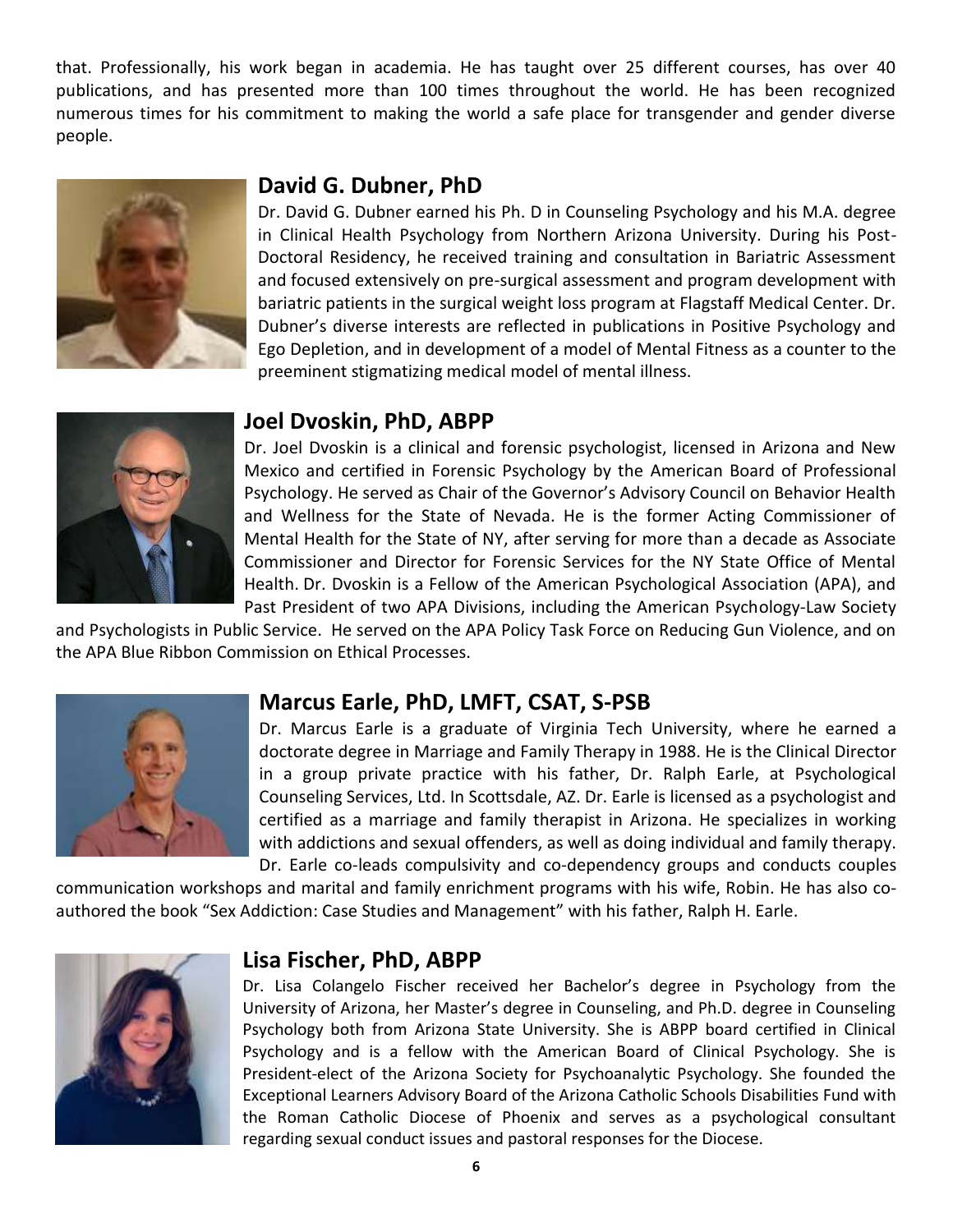

### **Melissa Flint, PsyD, CT, CCTP**

Melissa Flint, PsyD, received both her masters and doctoral degrees in Clinical Psychology from The Arizona School of Professional Psychology Dr. Flint serves as a tenured associate professor in the Behavioral Medicine Program at Midwestern University in Glendale, AZ. Her primary area of interest is grief and loss, particularly working with families who have experienced the death of their child/children. Other specialty areas include trauma/ abuse and depression. She also has a special interest in Marfan Syndrome and related disorders with a focus on improving the quality of life following diagnosis. Dr. Flint currently serves as the chair of the Area Agency on Aging DOVE'S Program Board of Directors (serving older

adults who are survivors of domestic abuse) as well the chair of the Advisory Board of Directors for the MISS Foundation (serving families who have experienced the death of a child). She also serves as a member of the Marfan Foundation's Quality of Life Expert Panel. Dr. Flint is one of only 500 professionals Certified in Thanatology, and one of only 12 in the Phoenix metro area. She also has a small private practice, Koru Psychological Services, in Glendale, AZ where she serves the needs of the traumatically bereaved.



#### **Jessie Garcia, PhD, ABPP**

Dr. Garcia will describe his experiences in preparing for the ABPP certification in Behavioral and Cognitive Psychology and discuss the emphasis on diversity by the examination team. He will also address the many benefits associated with being board certified. Objectives: At the conclusion of this program, attendees will be able to: Describe and identify the necessary elements required to foster greater

inclusion of individuals of diverse backgrounds into professional organizations.2) Describe and discuss the history of ABPP's efforts to increase its membership and leadership from among psychologists of diverse backgrounds, and the active role that an organization' s members can play in facilitating a more successful outcome.3) Describe how individuals of diverse backgrounds experienced their ABPP board certification process, including how their examination teams addressed their aspect(s) of diversity.4) Describe the process of ABPP board certification and be able to apply this understanding to their choice to become board certified.5) Describe ABPP's efforts to infuse diversity into ABPP's culture, its unique challenges in this effort, and its successes.6) Describe ABPP's efforts to promote rigorous examination of ABPP candidates regarding its foundational competency of diversity.



#### **Y. Evie Garcia, PhD**

Y. Evie Garcia is an Associate Professor and Doctoral Training Director of the Combined Counseling/School Psychology PhD Program and faculty in Clinical Mental Health Counseling at Northern Arizona University. She served as the Associate Dean of the NAU Graduate College from 2008-2013. Her teaching and scholarship are in the areas of integrated healthcare in rural areas, biological bases of behavior, ethics, and multicultural competence, health disparities and advocacy. She is co-editor of the 2016 book, Emotions, Technology, and Health (Elsevier). Dr. Garcia served as President of the National Latina/o Psychological Association (2017), President of the Arizona Psychological

Association (2007), and chair of the American Psychological Association's (APA) Continuing Education Committee (2012). She is a co-founder and Advisory Board member of the Leadership Development Institute of the Council of National Psychological Associations for the Advancement of Ethnic Minority Interests (CNPAAEMI), which mentors early career psychology Fellows into leadership positions.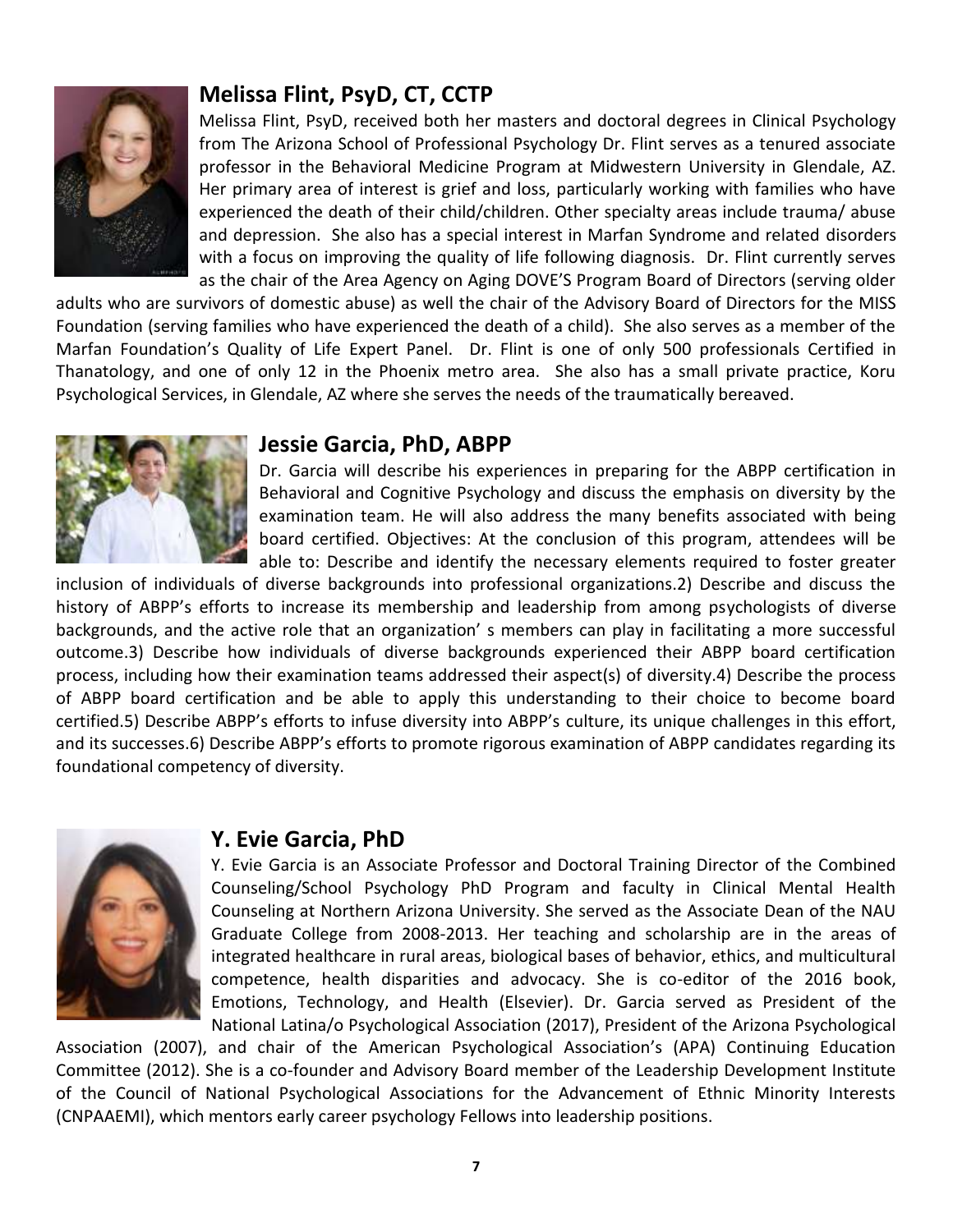Dr. Garcia is a licensed psychologist with a part-time practice in Flagstaff, AZ and is trained in clinical neuropsychology, with a specialty in older adults and neurorehabilitation.



#### **Steven C. Hayes, PhD**

Steven C. Hayes is Nevada Foundation Professor in the Behavior Analysis program at the Department of Psychology at the University of Nevada. An author of 44 books and nearly 600 scientific articles, his career has focused on an analysis of the nature of human language and cognition and the application of this to the understanding and alleviation of human suffering. He is the developer of Relational Frame Theory, an account of human higher cognition, and has guided its extension to Acceptance and Commitment Therapy (ACT), a popular evidence-based form of psychotherapy that uses mindfulness, acceptance, and values-based methods.

Dr. Hayes has been President of Division 25 of the APA, of the American Association of Applied and Preventive Psychology, the Association for Behavioral and Cognitive Therapy, and the Association for Contextual Behavioral Science. He was the first Secretary-Treasurer of the Association for Psychological Science, which he helped form and has served a 5 year term on the National Advisory Council for Drug Abuse in the National Institutes of Health. In 1992 he was listed by the Institute for Scientific Information as the 30th "highest impact" psychologist in the world and Google Scholar data ranks him among the top ~1,500 most cited scholars in all areas of study, living and dead (http://www.webometrics.info/en/node/58). His work has been recognized by several awards including the Exemplary Contributions to Basic Behavioral Research and Its Applications from Division 25 of APA, the Impact of Science on Application award from the Society for the Advancement of Behavior Analysis, and the Lifetime Achievement Award from the Association for Behavioral and Cognitive Therapy.



#### **Andy Hogg, PhD, ABPP**

Andy Hogg is in group practice in Flagstaff. His practice has contracts with the City of Flagstaff police and fire departments, other first responder and governmental organizations, and the largest manufacturer in northern Arizona. He has provided employee assistance and sport psychology services for the Arizona Cardinals football team. Andy is a former president of the Arizona Psychological Association, the Northern Arizona Psychological Society, and the Arizona Psychology Training Consortium. At this stage in his career, almost all of his credentials begin with the words "past" or "former." Andy tries to maintain a good sense of humor about the evolving profession of psychology.



#### **Rick Issenberg, MD, LAC**

Rick Isenberg, M.D., L.A.C. serves as therapist and medical director at Psychological Counseling Services (Scottsdale AZ), a premier outpatient treatment center for sexual and process addictions. In his medical role, Dr. Isenberg focuses on the biomedical dimension of mental well-being and recovery. Dr. Isenberg is a licensed Obstetrician/Gynecologist with special interest in psychosomatic disorders and human sexuality.

As a therapist, Dr. Isenberg has special interest in LGBTQ issues, trauma, sexual compulsivity, and mind-body issues. He uses his medical background to inform the psychological care of people with complex medical problems. Dr. Isenberg is a Licensed Associate Counselor (LAC)

and Certified Sex Addiction Therapist (CSAT).Dr. Isenberg has served on the medical faculties of the University of Pennsylvania and Thomas Jefferson University and is on the editorial board of the Journal of LGBT Issues in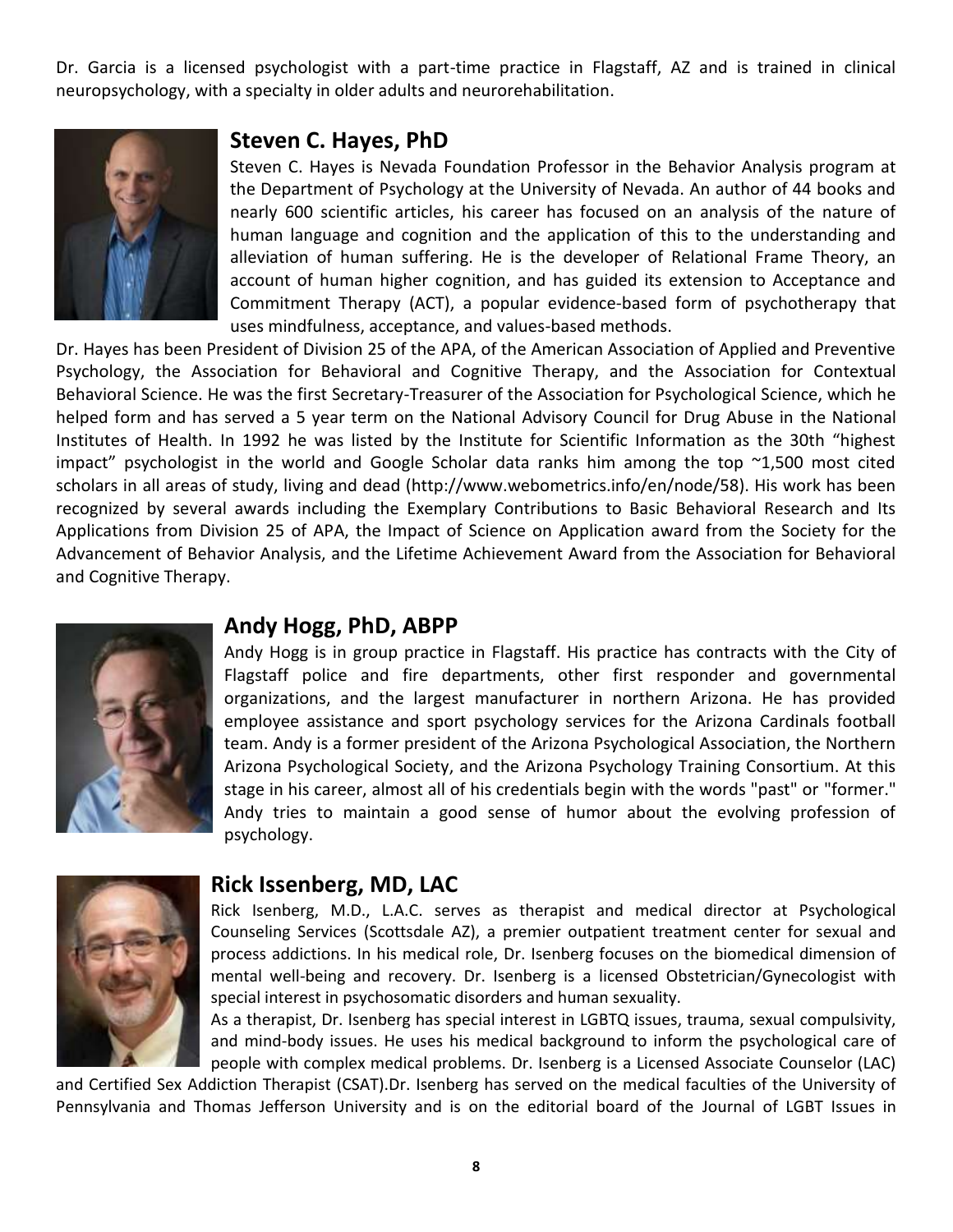Counseling. He also is Executive Director of the American Foundation for Addiction Research (AFAR) and is presently directing an international multicenter study of the genetic and psychological features of sexual addiction. Dr. Isenberg has authored original research, review articles, and book chapters on subjects ranging from addiction to sexuality to pain management. Dr. Isenberg is grateful for his husband, four children, and four grandchildren and lives an active outdoors life. His passion lies in service to his clients, leadership, and an integrated approach to practice.



### **Gwen Levitt, DO**

Gwen Levitt, D.O. is a local board certified adult and forensic psychiatrist. She graduated from College of Osteopathic medicine of the Pacific and completed her psychiatry training at Maricopa Medical Center. She currently works at the inpatient psychiatric program at Maricopa Integrated Health System. Dr. Levitt has a private practice in forensic psychiatry offering consultations in both criminal and civil matters. In her almost 30-year career, she has worked in many settings as a psychiatrist: jail, prison, private and public hospitals, crisis units, outpatient clinics, and more. In her various positions, she has worked with many Spanish-speaking

clients and utilized many forms of translators to interface with her patients.

# **Shelly Marsh, PsyD**

Dr. Shelly Marsh is an Associate Psychologist in resident with Wooten & Associates, PLC. Her scope of practice includes psychotherapy, consultation, psychological assessment and program development. Dr. Marsh has a passion for serving people in recovery with a dual diagnosis. She has worked in a variety of settings including community mental health and private practice. She is an advocate for improving behavioral health world-wide with a concerted focus on Arizona, Bangkok (TH) and Kolkata, (IN). Her most coveted job title to date is "Hope Dealer"; appointed by 12 women in recovery. Dr. Marsh earned her Psy.D. from the Arizona School of Professional Psychology at Argosy University, Phoenix, Arizona with a research focus on how online gaming (MMORG's) affects a gamer's love life.



# **John B. Martin, PhD**

John B Martin PhD is a licensed clinical psychologist with the Flagstaff Medical Center, Flagstaff AZ, where he supports the Bariatric Program. Previously, he was Senior Psychologist for the University of Wisconsin-Madison Medical and Surgical Weight Loss Program. His work in weight loss and weight management spans 25 years. He has worked in private and group practices, and in hospitals and free standing clinics. He has served in the academic world and as an executive in the health insurance industry. He received his

BA from Dartmouth College, and his Ph.D. from McGill University.



### **Jeni McCutcheon, PsyD, MSCP, ABPP**

Dr. Jeni McCutcheon is a licensed psychologist in Arizona and Washington and holds board certification in Police &Public Safety Psychology through the American Board of Professional Psychology, where she also serves as the elected President of this Board. She maintains an independent psychology practice in Arizona and previously was an inhouse Commander of a Behavioral Health Services Unit in a large law enforcement agency. She presents and is published in the areas of police and public safety psychology and specifically, ethical issues. She is a past chair and ongoing member of the Arizona Psychological Association's Ethics Consultation Committee. She is a past chair of the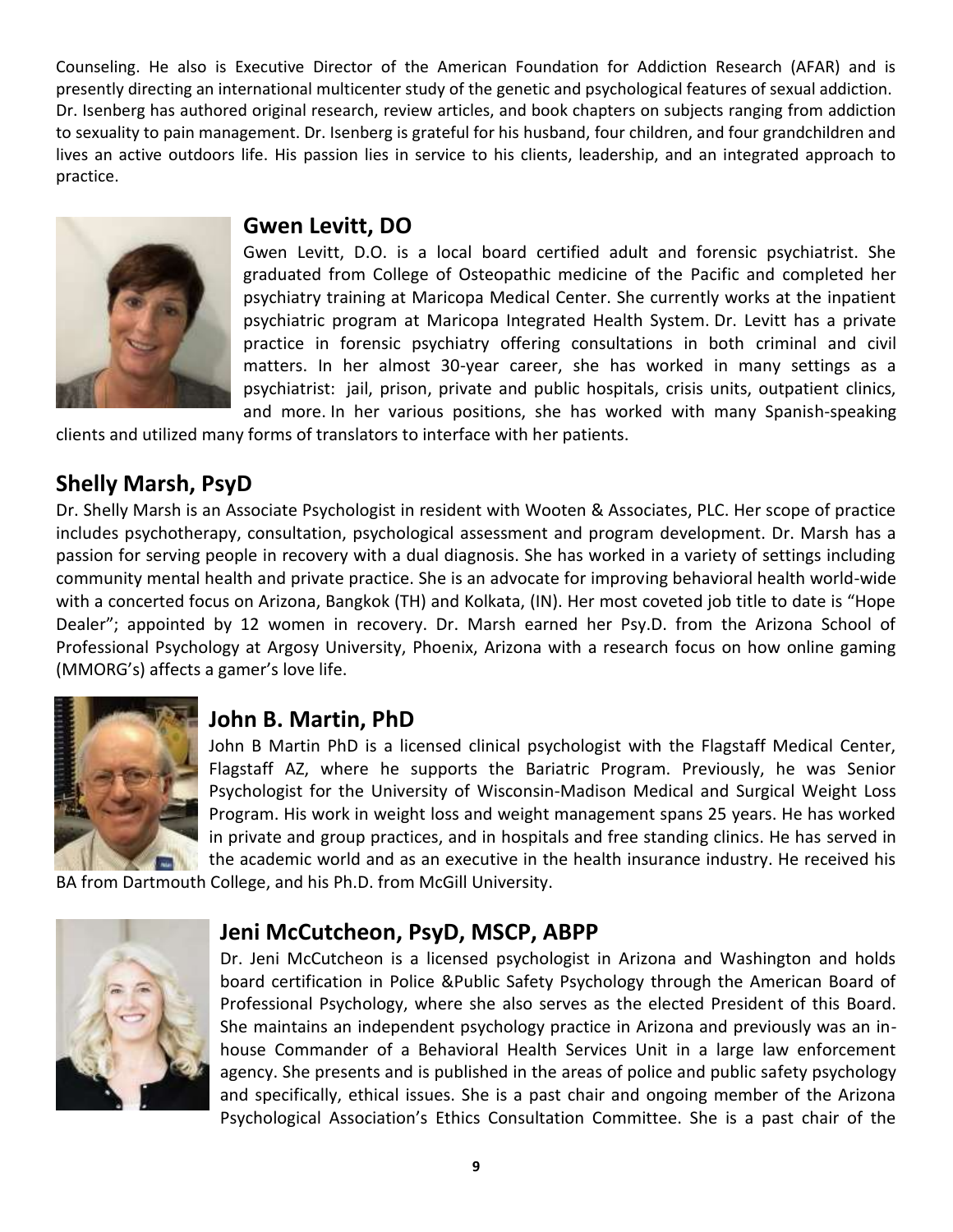IACP, Police Psychological Services Section. She currently serves as chair of this Section's Ethics Consultation Committee. She is a past longtime instructor for NAU Statewide Programs.



#### **Lisa Merrin, PhD**

Dr. Lisa Merrin is an Arizona Certified School Psychologist and Licensed Psychologist who has been working in Arizona schools since 1995 and supervising graduate students most years since 1996. She has taught graduate classes for Northern Arizona University and Argosy University. She served on the Board for the Arizona Psychological Training Consortium for 12 years, and was recently the Education Representative for the Arizona Psychological Association's Governing Council. Dr. Merrin is currently the Coordinator of Social Emotional Wellness for the Tempe Union High School District. Her husband, Dr. Elliot Gory is also a local psychologist, and they have two terrific young adult

sons who live in the area.



#### **Jennifer Moshier**

Jennifer Moshier is licensed in California (2000) and Arizona (2006). She is known for thinking on her feet in the courtroom, but her years of experience trying family law and general litigation cases caused Jennifer to realize that collaborative law adds the most value to clients' lives. Jennifer values giving families in transition the privacy and peace to calmly and deliberately find the right outcome for every person affected.

Jennifer does handle complex and straightforward family court litigation. While she thrives in the courtroom, Jennifer genuinely believes the most customized and tailored result for clients can come from collaborative law.

Jennifer is one of the only lawyers in Arizona writing collaborative law provisions into estate plans in Arizona. She brings energy, determination, and commitment to everything in her path. Jennifer founded Moshier Law in 2009 after her best childhood friend took her own life after losing custody of a child. Jennifer sincerely wants to make collaborative law available to every family in Arizona. Family is an institution, and it cannot become irrelevant or subject to destruction without exploring every possible option.

Jennifer is one of the earliest adopters of collaborative law. She has handled at least 40 collaborative law cases. Since 2010, Jennifer has had a collaborative law case running at nearly all times in her practice.



### **Cindy Olvey, PsyD**

Dr. Cindy Olvey earned her Doctor of Psychology degree in clinical psychology and has been licensed as a psychologist in Arizona for 13 years. She served as Executive Director of the Arizona Board of Psychologist Examiners from 2009 - 2018. Dr. Olvey is a member of the Board of Directors of the Association of State and Provincial Psychology Boards (ASPPB) and serves as Secretary-Treasurer. She Chairs the ASPPB

Finance and Audit Committee, Policy and Planning Committee, and Chairs the Midyear Meeting Planning Committee. She also served for a number of years on the ASPPB Mobility Committee, Board Administrators and Registrars Committee, Task Force on Behavior Analysis, as well as the Licensure of Consulting and I/O Psychologists Joint Task Force. Dr. Olvey serves as President of the Eastern Arizona College Alumni Association and is Ex Officio Member of the Eastern Arizona College Foundation.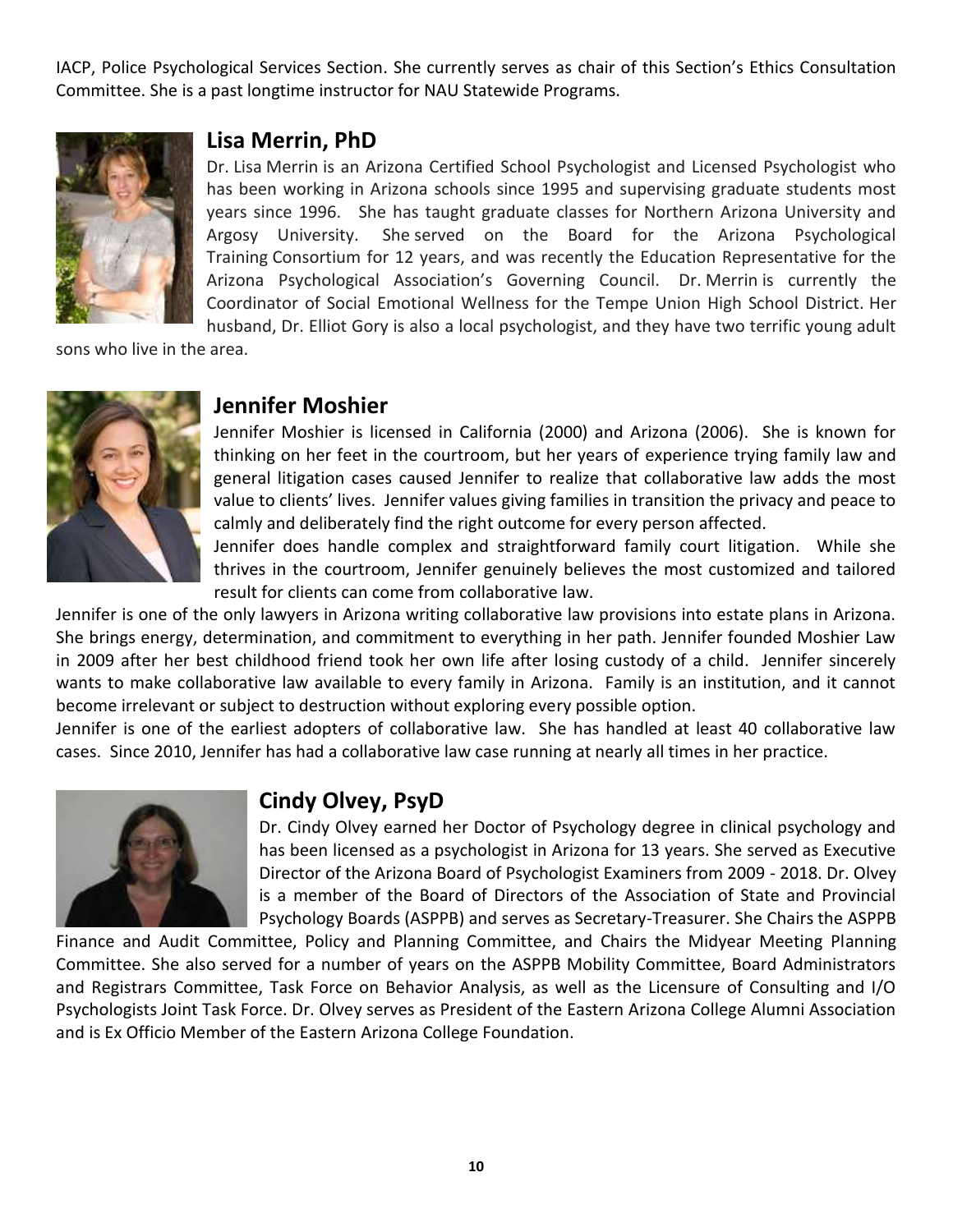

### **Janet Orwig, MBA, CAE**

Janet Orwig, MBA, CAE was appointed Executive Director, Psychology Interjurisdictional Compact (PSYPACT) in 2015. In her position with the Association of State and Provincial Psychology Boards (ASPPB), she supports the Compact's governing body, the PSYPACT Commission. Janet manages the operations of PSYPACT including implementation of the compact and regulatory compliance as well as plays an integral part in the development of new services and programs, securing and managing large government grants and furthering member relations.

Her 23-year career in association management includes experience in customer service, communications, public relations, advocacy, strategic planning, leadership development and project and program management. Janet earned her Paralegal Certificate and Bachelor's in Business Administration from Huntingdon College and her MBA from the University of Phoenix. She is a Certified Association Executive.



# **Heidi Quinlan**

Heidi has been a family counselor for 16 years and has worked primarily with separating/divorcing and high conflict families for the past 4 years. She is a trained mediator and has assisted numerous families navigate through the family court world to establish workable parenting time plans, improve communication, and learn to manage the sensitive emotions that accompany significant changes within the family system. Heidi's goal is to help families reduce the need for future litigation, build resilience and healing, and help families focus on the best interests of the children and parents alike.



# **Michael Redivo, PhD**

Michael Redivo has enjoyed a varied career. He has practiced in community mental health, public and private schools, academia, and private practice. He specializes in working with children, adolescents and families. Michael has taught at the graduate level, and he has served as a director of clinical training. He served as executive director for Desert Heights Academy, a private day school. Recently, he has authored a parenting book and he enjoys serving as a board member on two boards. He provides training and consultation in organizational development, culture building and positive behavior management. He is married with 2 beautiful children.



# **Kristine Reich, Esq**

Specializing in collaborative divorce, mediation, and family and juvenile law matters, Kristine has over two decades of experience working with children and families experiencing difficult transitional life events. Borne of deep appreciation for holistic, solution-focused practice, Restorative Law & Mediation was organized in 2014. Kristine's best days in the profession are being witness to the transformative process of families with difficult circumstances creating their own joyful futures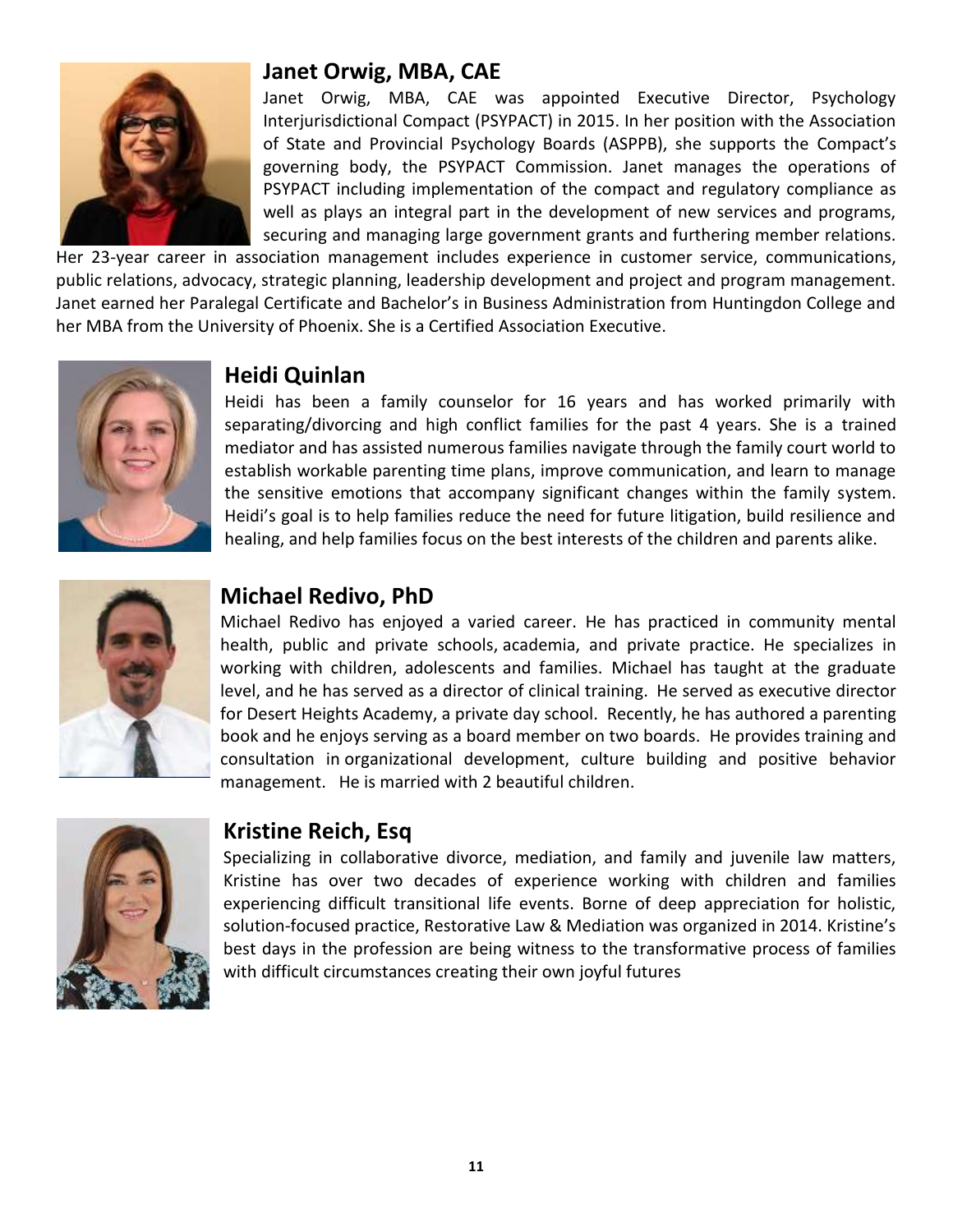

#### **Alison Reuter, PhD, ABPdN**

Dr. Alison Reuter is an Arizona licensed psychologist specializing in neuropsychology. She is a board certified pediatric neuropsychologist (Diplomate, American Board of Pediatric Neuropsychology), and has significant experience in adult and geriatric neuropsychological assessment.

In addition to extensive training in neuropsychology, Dr. Reuter has received training in Eye Movement Desensitization and Reprocessing (EMDR) and Ericksonian hypnotherapy. She also has broad experience in substance abuse treatment and the therapeutic treatment of individuals with chronic and terminal medical diagnoses. She is a member of the American

Psychological Association, Arizona Psychological Association, National Academy of Neuropsychology, Arizona Neuropsychological Society, and the Brain Injury Association of Arizona. She is a supervisor and guest lecturer for the Arizona Psychology Training Consortium and a faculty associate with Arizona State University's College of Health Solutions.



#### **Albert "Skip" Rizzo, PhD**

Psychologist Skip Rizzo conducts research on the design, development and evaluation of virtual reality (VR) systems targeting the areas of clinical assessment, treatment rehabilitation and resilience. This work spans the domains of psychological, cognitive and motor functioning in both healthy and clinical populations. Rizzo, whose work using virtual reality-based exposure therapy to treat PTSD received the American Psychological Association's 2010 Award for Outstanding Contributions to the Treatment of Trauma, is the associate director for medical virtual reality at the USC Institute for Creative Technologies. He also holds research professor appointments with the USC Department of

Psychiatry and Behavioral Sciences and at the USC Davis School of Gerontology. Rizzo is working with a team that is creating artificially intelligent virtual patients that clinicians can use to practice skills required for challenging clinical interviews and diagnostic assessments. His cognitive work has addressed the use of VR applications to test and train attention, memory, visuospatial abilities and executive function. In the motor domain, he has developed VR game systems to address physical rehabilitation post stroke and traumatic brain injury and for prosthetic use training. He is currently designing VR scenarios to address social and vocational interaction in persons with autistic spectrum disorder. Rizzo is currently examining the use of VR applications for training emotional coping skills with the aim of preparing service members for the stresses of combat. He is senior editor of the MIT Press journal, Presence: Teleoperators and Virtual Environments. He also sits on a number of editorial boards for journals in the areas of cognition and computer technology (Cognitive Technology; Journal of Computer Animation and Virtual Worlds; Media Psychology) and is the creator of the Virtual Reality Mental Health Email Listserve (VRPSYCH).



#### **Andrea J. Romero, PhD**

Dr. Romero has a Ph.D. in Applied Social Psychology. She is currently Vice Provost for Faculty Affairs at the University of Arizona and Professor in Family Studies and Human Development. Her research examines the social and cultural factors associated with adolescent health, with a particular focus on health disparities of Latinx youth in areas of substance use and mental health. Her book on "Preventing Adolescent Depression and Suicide among Latinas" describes a resilience approach to understanding and preventing mental health disparities among Latina adolescents that considers their gender, ethnicity, family and school contexts. A central element of Dr. Romero's methodological approach is

that of participatory action research, which is done in dialogue and collaboration with community members. She has written a book entitled "Youth-Community Partnerships for Substance Use Prevention" that describes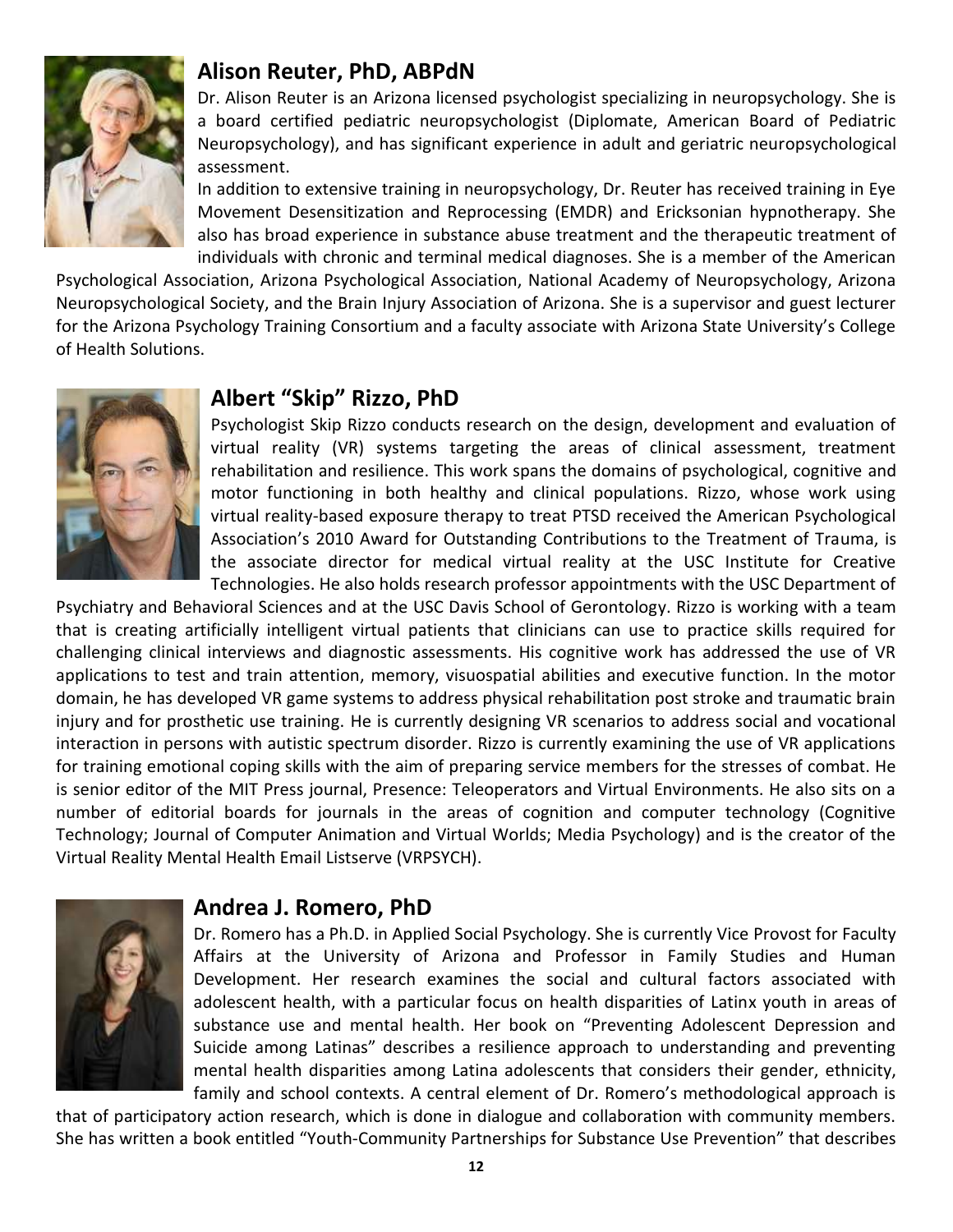a community-engaged approach with youth leaders to create transformative resilience for health promotion within low-income neighborhoods. She is currently President-Elect for the National Latinx Psychology Association.



#### **Daniel Schulte, PhD**

Daniel Schulte is a psychologist in Arizona, and currently provides psychotherapy and counseling services to adult individuals and couples in his practice in Mesa, AZ. In his career, Dr. Schulte has worked with people in management of a wide variety of mental health challenges, as well as career development, relationship and performance enhancement issues. Besides clinical practice, he has experience providing graduate and postgraduate supervision and training, has been a member of the Board of Directors for the Arizona Psychology Training Consortium since 2011, and spent several years as the Director of Training at Arizona State University's Counseling Services. Dr. Schulte also

has provided organizational consultation, and public speaking on topics including suicide prevention, mindfulness engagement, and diversity management. He has been active in volunteer work and with professional organizations, and has served on numerous professional boards and committees in Arizona. He is a past president of the Arizona Psychological Association, current chair of the Arizona Psychological Association Leadership Development Committee. Dr. Schulte is licensed as a Psychologist in Arizona, and is credentialed both as a National Register Health Service Psychologist and a National Certified Counselor.



#### **Michael Tansy, PhD, NCC, NCSP, ABPP**

Dr. Tansy earned his Bachelor's degree in Psychology, Master's degree in Counseling, and Ph.D. in School Psychology, all from Arizona State University. In his 40 years of practice he has an extensive career in direct and administrative service in inpatient and outpatient psychiatric and addictive disease clinical, as well as school settings. He is a trainer, consultant, and author in the assessment and treatment of childhood psychological disorders and a Fellow of the American Psychological Association. He has served as an adjunct professor at Northern Arizona University and Arizona State University. Dr. Tansy is the immediate-past President of the American Board of Professional Psychology. Previously

he has served as the President of the American Board of School Psychology, the President of the American Academy of School Psychology, the President of the School Psychology Specialty Council, as a member of the Council of Specialties in Professional Psychology, and as the chair of the American Psychological Association Committee on Professional Practice and Standards.

#### **Brian Theut**

Brian J. Theut works for Theut, Theut & Theut, P.C., a family-owned law practice that provides legal representation for clients across the State of Arizona. Brian was admitted to the Arizona Bar in 1992. He is frequently involved with Guardianships, Conservatorships, Mental Health, and Juvenile matters. In addition, he has worked on many difficult elder exploitation and abuse cases in the State of Arizona. Brian is often retained as a dependency attorney to protect children who would otherwise be at risk.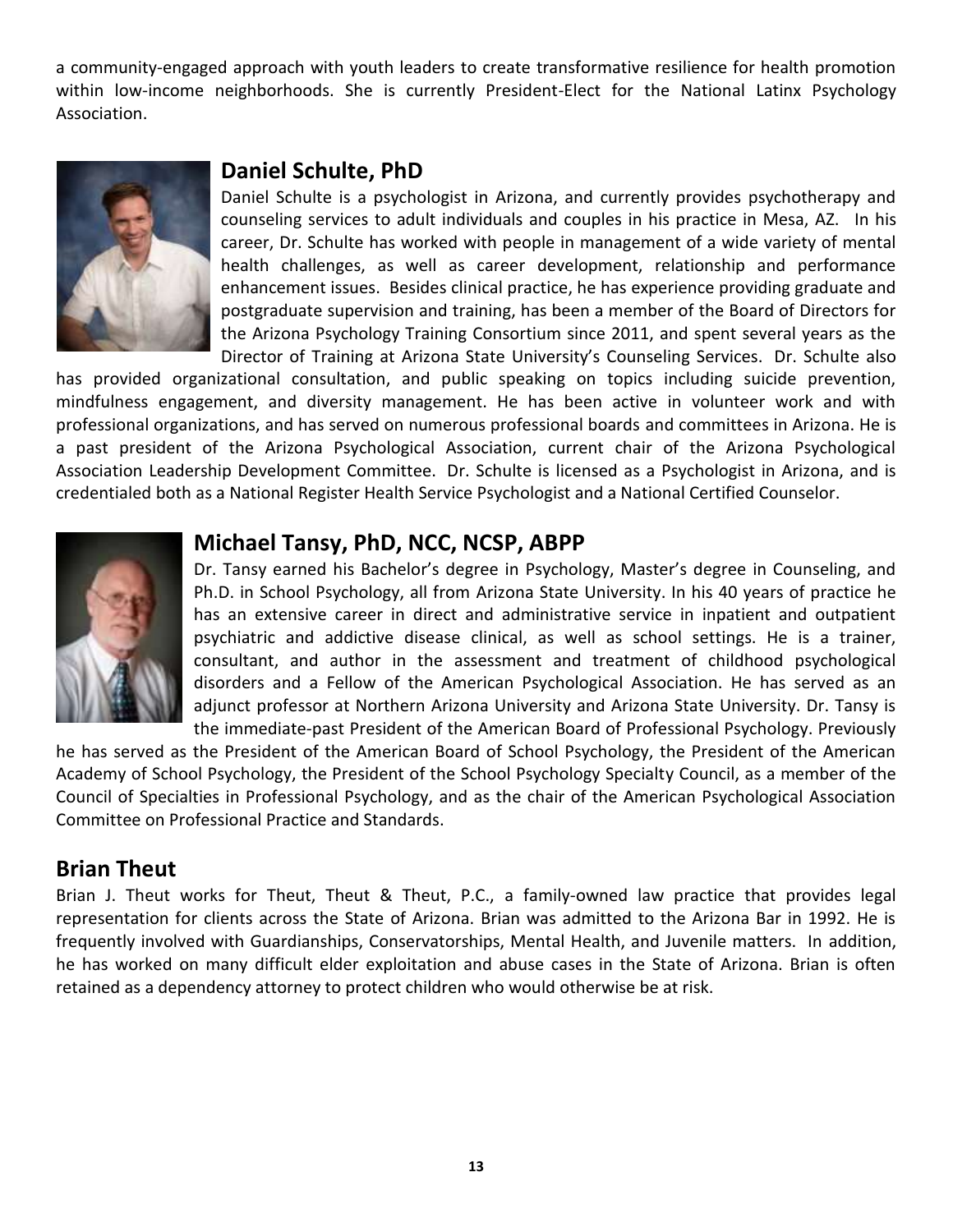

# **LeAnne W. Tolley, MSK, CIAYT, ERYT**

LeAnne Tolley began working at the Center for Change in 2001. She received her Master's Degree in Kinesiology and Exercise Psychology and is currently the Director of Experiential Therapies. Her background in Complementary Integrative Medicine and Modalities has allowed LeAnne to combine her training in anatomy and physiology with her experience as a yoga therapist to create a more holistic approach to healthcare. Along with other managerial duties, LeAnne teaches yoga, strength training, anatomy & physiology, relaxation & meditation, as well as her trademarked program RIMBA. The focus of this work is to help individuals create healthy, balanced

lives through "functional fluidity". She is a frequent lecturer on exercise addiction and loves to help individuals find their way back to joyful movement and vibrant longevity.



### **Stephanie Vitanza, PhD**

Stephanie Vitanza, Ph.D. currently works at Crisis Response Network in Phoenix, Arizona where she provides SMI determinations for the state of Arizona. Previously, she was a Professor and Program Chair for the CACREP Master's in Clinical Mental Health Counseling degree at university in Arizona for over 10 years. Dr. Vitanza Chair was Chair of the Disaster Response Network for the Arizona Psychological Association for over 10 years and Western Regional Representative to the Disaster Response Network Advisory Committee for the American Psychological Association and is currently the AZ representative to the APA Council of Representatives. She has been a volunteer with the American Red Cross for 15

years and responded primarily to local and national disasters. Her publications, presentations and clinical work focus on trauma, childhood abuse, witness to homicide and treatment of PTSD.



### **Jennifer Weller, PhD**

Jennifer Weller, Ph.D. is a licensed clinical psychologist in the state of Arizona who has worked for District Medical Group of Arizona since 2000. Formerly the Chief of the Inpatient Psychology Service for the Maricopa Integrated Health System until 2008, she now serves as the Research Director for the Child Psychiatry division of the Creighton University Arizona Health Education Alliance for DMG/MIHS. Dr. Weller is involved in administration, education/training of child psychiatry fellows and general psychiatry residents, clinical work (primarily neuropsychological testing of children and adolescents in inpatient and outpatient settings), and research. She supervises research and

investigations projects conducted by faculty and fellows in child psychiatry. In addition to her work with DMG, Dr. Weller has a private practice primarily focused on forensic consultation and evaluations.



# **Monnica T. Williams, PhD, ABPP**

Dr. Williams is the Canada Research Chair for Mental Health Disparities at the University of Ottawa in the School of Psychology. Her work focuses on ethnic minority mental health and psychopathology research. She completed her undergraduate studies at MIT and UCLA and received her doctoral degree from the University of Virginia. She was an Assistant Professor at the University of Pennsylvania for four years, followed by five years at the University of Louisville, where she served as Director of the Center for Mental Health Disparities. She co-founded the International OCD Foundation's Diversity Advisory Board and serves on the board of directors for the Chacruna Institute for Psychedelic Plant